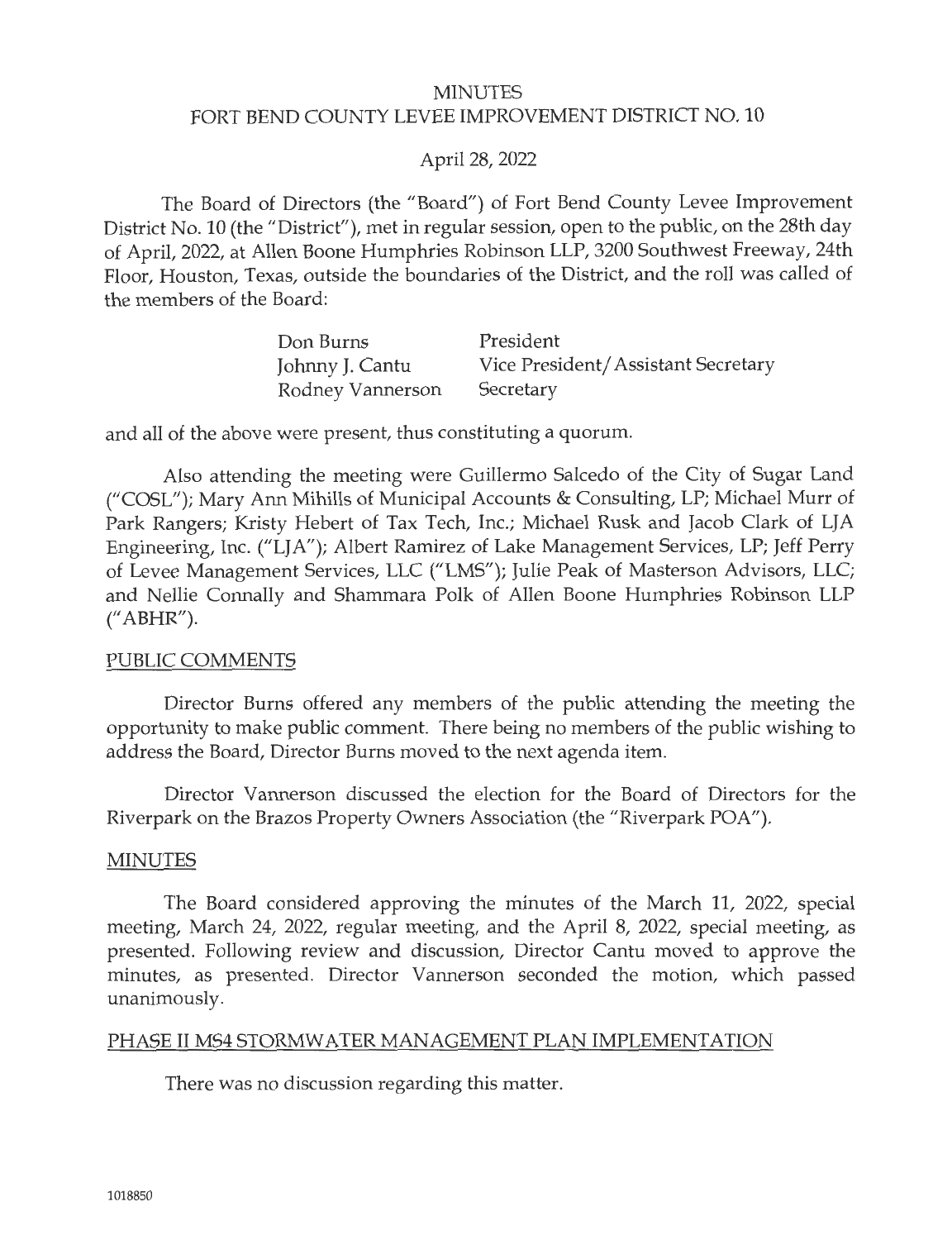### CITY OF SUGAR LAND MATTERS

Mr. Salcedo reported on the status of the COSL "hog taskforce." The Board discussed the meeting held on April 27, 2022, with COSL staff and representatives from a variety of levee improvement districts and homeowners associations regarding continued discussion of feral hogs within the District.

Mr. Perry reported on the damage and repair of fencing due to work being done by contractors in the District. Discussion ensued regarding contractors working without the required permits. Mr. Salcedo advised the COSL will coordinate with the contractor to ensure work is performed with the required permits.

The Board discussed damaged curbs along Highway 99 and Riverpark Drive. The Board requested Mr. Salcedo look into getting the curbs repaired by the COSL.

### LAKE MANAGEMENT SERVICES

Mr. Ramirez reviewed a lake maintenance report with the Board and discussed lake maintenance and repairs performed in the District. A copy of the lake maintenance report is attached.

Mr. Ramirez reviewed a proposal in the amount of \$23,385 to replace the well motor. As this was considered an emergency repair, approval was previously provided by Director Burns and the repair will start tomorrow. Mr. Ramirez also advised that the panel for the well meter is old and most likely needs to be replaced. Discussion ensued and the Board directed Mr. Ramirez to obtain proposals to replace the panel and coordinate with Mr. Rusk to have the repairs added to the capital improvement plan for the District. The Board directed Mr. Ramirez to contact Mr. Murr, Ed Barnett of CIA Services, and Mr. Perry immediately regarding any irrigation issues to ensure timely resolution.

Mr. Murr reported on debris and trash found in the lake at Magnolia Park. Discussion ensued and the Board directed Mr. Ramirez to have the debris and trash removed as soon as possible.

Mr. Ramirez reported on an issue with the pump at lake no. 2. He stated it appears that the wire was pulled by someone casting a net. He stated the pump will be repaired.

Ms. Connally presented and reviewed an amended Service Agreement between the District and Lake Management Services, which states any Board member can approve work or repairs up to \$5,000. If repairs are identified in between Board meetings, repairs cannot take place until written approval is provided from a Director, copying the District operator and District attorney on the written communication.

Following review and discussion, Director Vannerson moved to (1) approve the lake maintenance report; (2) ratify approval of the well motor replacement proposal; and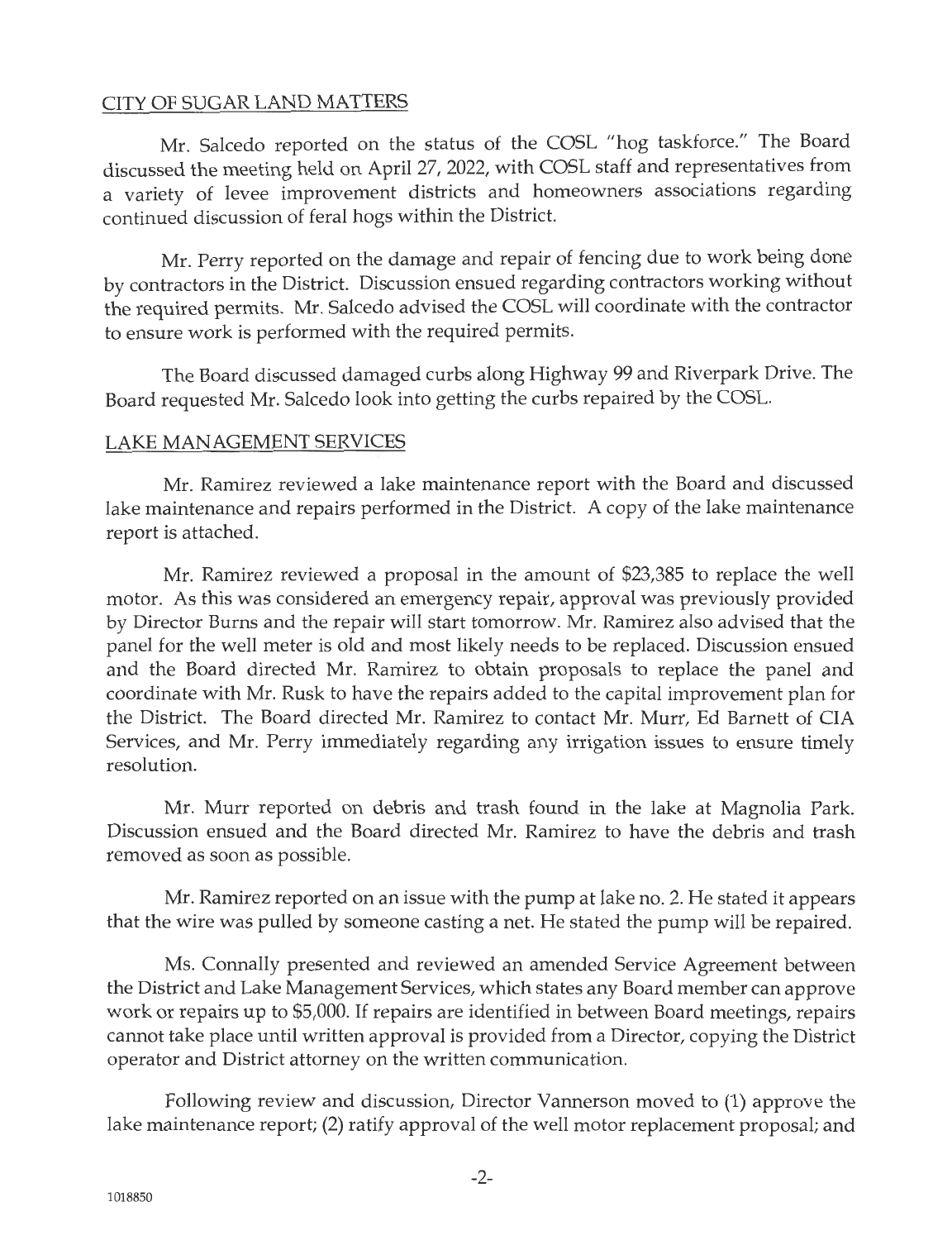(3) approve the amended Service Agreement, as presented. Director Cantu seconded the motion, which passed unanimously.

# FINANCIAL AND BOOKKEEPING MATTERS

Ms. Mihills reviewed the bookkeeper's report, including the checks presented for payment as listed in the report, a copy of which is attached.

Ms. Milhills requested the Board authorize the annual transfer of funds in the amount of \$216,175 to the emergency reserve fund.

Following review and discussion, Director Vannerson moved to (1) approve the bookkeeper's report, including the payment of the bills listed in the report; and (2) authorize the transfer of funds in the amount of \$216,175 to the emergency reserve fund. Director Cantu seconded the motion, which passed unanimously.

# TAX ASSESSMENT AND COLLECTIONS MATTERS

Ms. Hebert reviewed the monthly tax assessor/ collector's report, including the tax bills presented for payment. A copy of the tax assessor/ collector's report is attached. She reported that 97.60% of the District's 2021 taxes have been collected to date.

The Board discussed check no. 2367 in the amount of \$8,037.28 for a potential litigation refund to BRE PC Riverpark SC TX, L.P.

Following review and discussion, Director Burns moved to approve the tax report and the checks presented for payment. Director Cantu seconded the motion, which passed unanimously.

#### ENGINEER'S REPORT

Mr. Rusk reviewed the engineer's report, a copy of which is attached.

Mr. Rusk provided an update regarding the construction of the Pump Station Site Access Improvements and Sluice Gates Installation. He stated there are no pay estimates for the Board's approval at this time.

Mr. Rusk provided an update regarding Brazos River erosion matters.

Mr. Rusk provided an update on the District's capital improvement plan.

Mr. Clark provided an update regarding the Frisbee Course. He stated the project was awarded to Platinum Grass Services, LTD at the April 8, 2022, special meeting. He stated LJA has requested the contractor move forward with getting the Frisbee Course consultant involved. The Board directed LJA have the contractor and Frisbee Course consultant attend the May special meeting.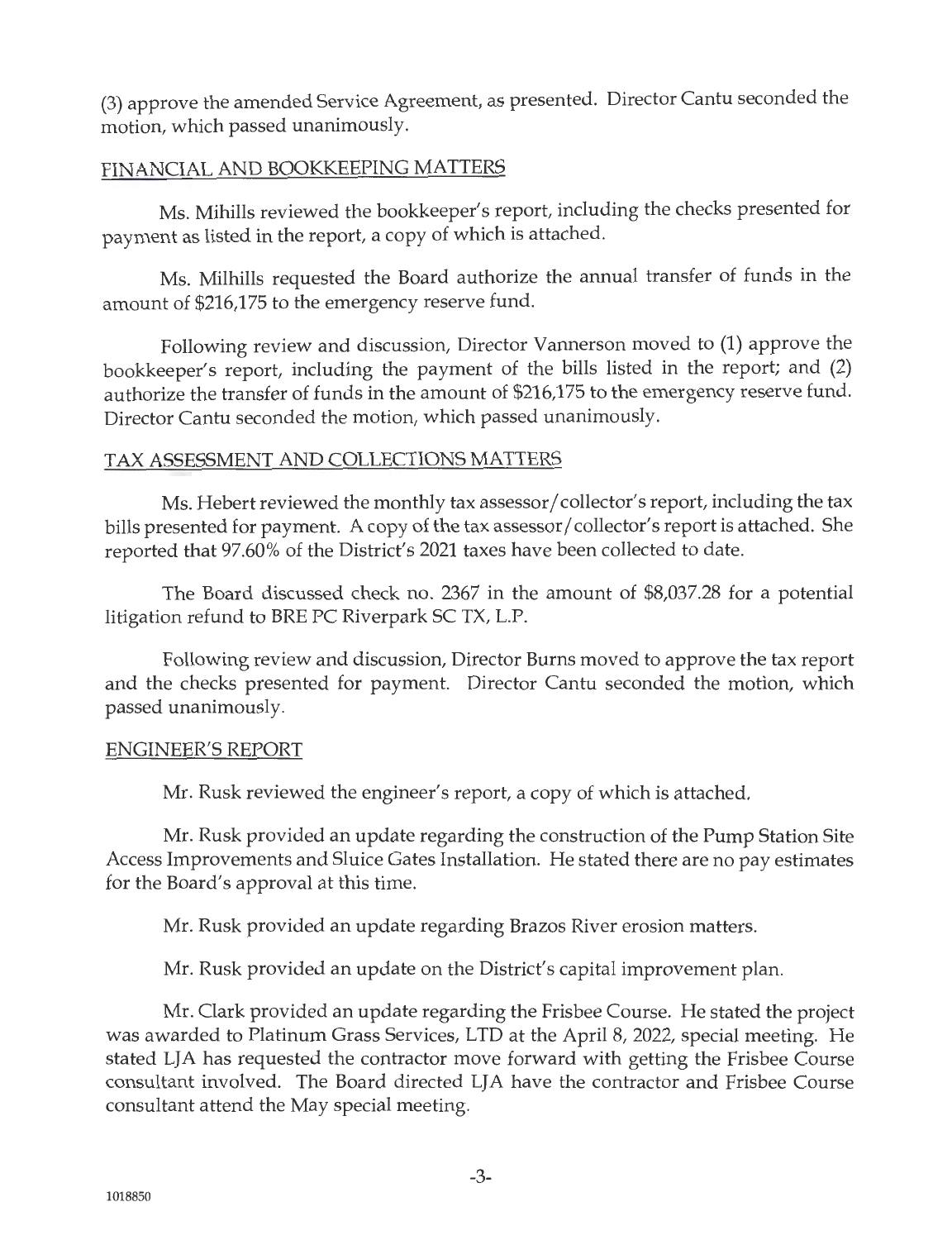The Board considered accepting a parking and amenity easement from BRE RC Riverpark SC TX LP for 0.2736 acres (the "Easement"). The Board directed ABHR to coordinate with the commercial property owners regarding acceptance of the Easement and any other documentation needed to start construction of the Frisbee Course.

Mr. Clark provided an update regarding the Park at the Levee (Enclave). He stated the Sugar Land 4B Corporation Grant Program (the "Program") does not consider the District to be a community organization. He stated LJA is trying to confirm with the COSL if the same application submission can be transferred over to the Riverpark POA. Discussion ensued and the Board directed LJA to coordinate the transfer of the submission of the application to the Riverpark POA and to keep the Board updated. Mr. Clark further advised that LJA has received the electrical drawings from the Access Service Team(" Access") and is working to finalize bid set plans.

Mr. Clark provided an update regarding the Overlook Trail Extension. He stated LJA has received the electrical drawings from Access and is working to finalize bid set plans.

Following review and discussion, Director Vannerson moved to (1) approve the engineering report; and (2) accept the Easement and direct that the Easement be filed appropriately and retained in the District's records. Director Cantu seconded the motion, which passed unanimously.

# OPERATION OF DISTRICT FACILITIES

Mr. Perry reviewed the operations report and updated the Board regarding the repairs and maintenance performed since the last meeting, a copy of which is attached.

Mr. Perry updated the Board regarding CenterPoint's work on the District's levee. He advised LMS and Mr. Rusk will continue to monitor their work and will conduct a survey once work is complete.

Mr. Perry reported on a section of hog fencing missing in the District. Discussion ensued and the Board directed Mr. Perry and Mr. Rusk to obtain pricing for cement barriers, including the delivery and installation of same.

Following review and discussion, Director Cantu moved to approve the operations report. Director Burns seconded the motion, which passed unanimously.

#### PARK AND RECREATIONAL FACILITIES

Mr. Murr updated the Board regarding the maintenance of park and recreational facilities in the District.

Mr. Murr updated the Board on the proposal from Houston Landscapes Unlimited for the installation of a temporary drip system to be installed off Highway 99. Discussion ensued and the Board directed Mr. Murr to obtain additional proposals.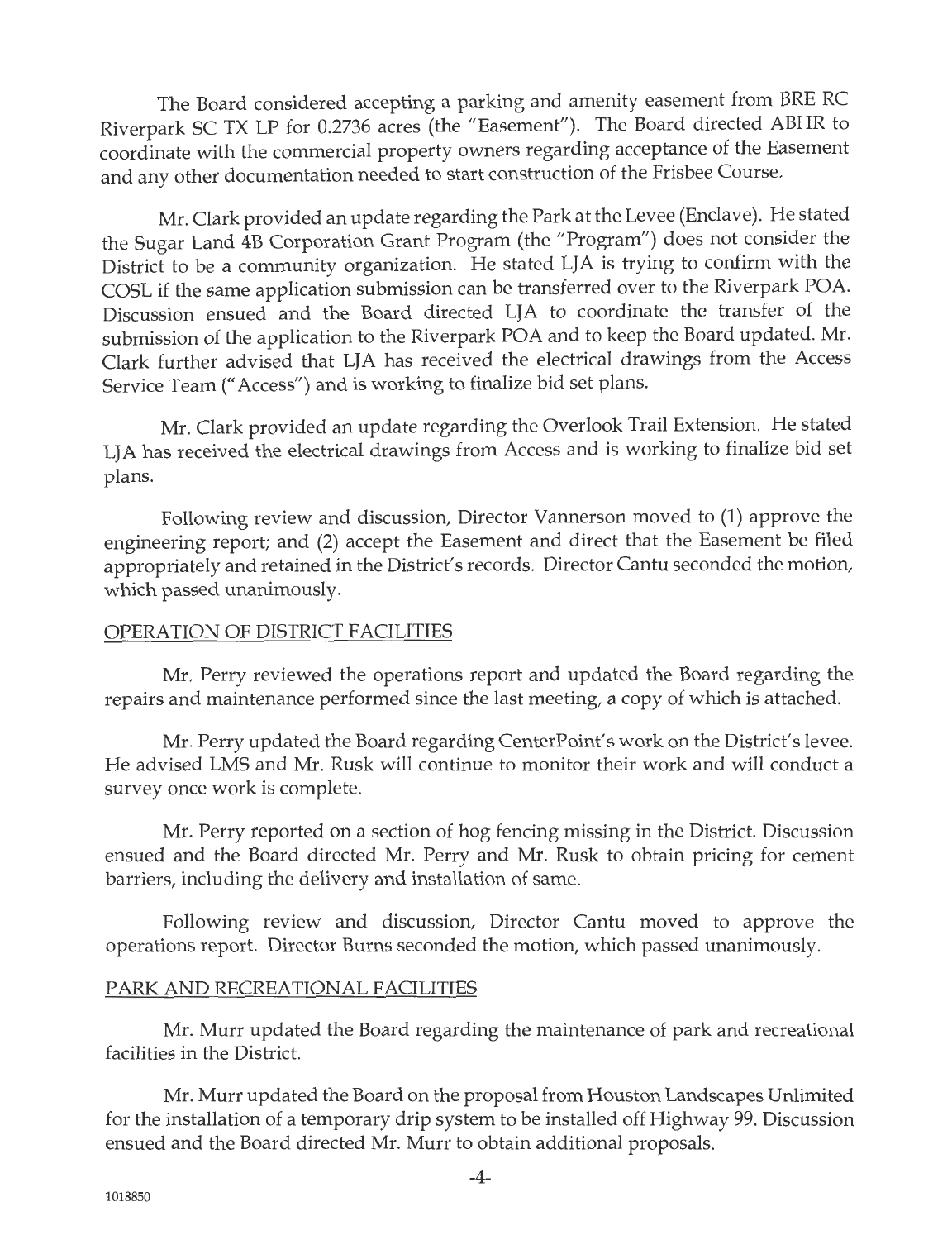Mr. Murr updated the Board on the repair of the tube separation on a slide at the recreation center. He stated he is working to get the repairs covered under the warranty.

The Board discussed additional tree pruning in the District. Director Vannerson reported on trees along Summit Creek and Wimberly Cannon that were not pruned. Mr. Murr advised he would get this resolved.

Mr. Murr updated the Board regarding the lighting fixtures at Magnolia Park.

Mr. Murr updated the board on the removal and stump grinding of 54 trees in the District. He stated the trees have been flagged for the Directors to check and ensure that the correct trees will be removed and stumps grinded.

### PERIMETER LEVEE MATTERS

Mr. Burns reported on the approved government grant in the amount of \$8,500,000 for the Project Brazos erosion repair project. Discussion ensued and the Board directed LJA to contact Huitt-Zollars, Inc. regarding the scope of work and directed ABHR to inform the Fort Bend County Commissioner that the District accepts the government grant and intends to proceed with the project.

Following review and discussion, Director Cantu moved to accept the government grant and to proceed with the project. Director Vannerson seconded the motion, which passed unanimously.

# REPORTS FROM DIRECTOR AND/ OR DISTRICT CONSULTANTS

There was no discussion on this agenda item.

#### DISTRICT WEBSITE MATTERS

There was no discussion on this agenda item.

# EXECUTIVE SESSION PURSUANT TO SECTION 551.071, TEXAS GOVERNMENT CODE

The Board did not convene in executive session.

# RECONVENE IN OPEN SESSION AND AUTHORIZE APPROPRIATE ACTION

The Board did not convene in executive session.

The Board concurred to hold the next regular meeting on May 26, 2022, and the next parks meeting on May 13, 2022.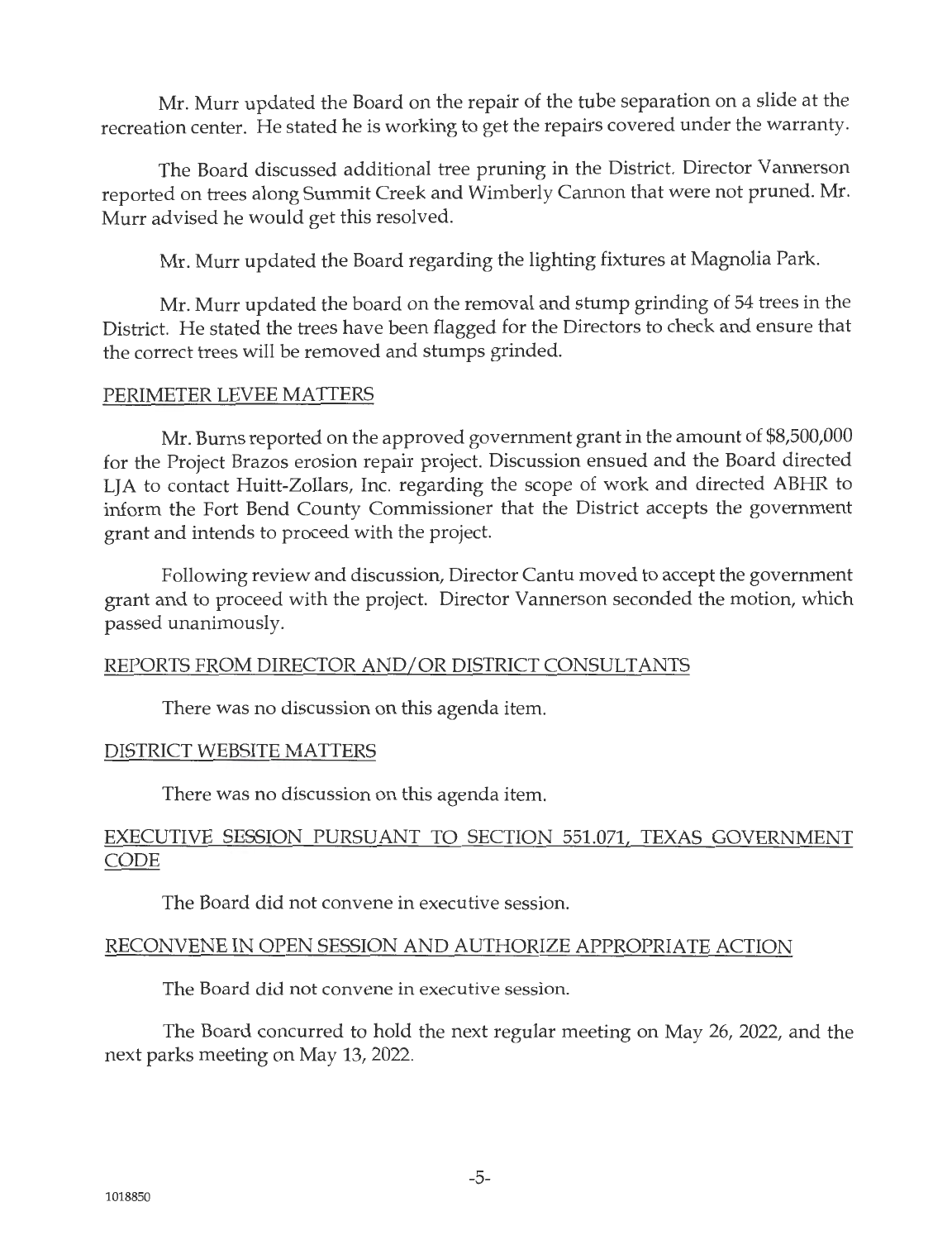There being no other business to come before the Board, the meeting was adjourned.

Secretary, Board of Directors

(SEAL)